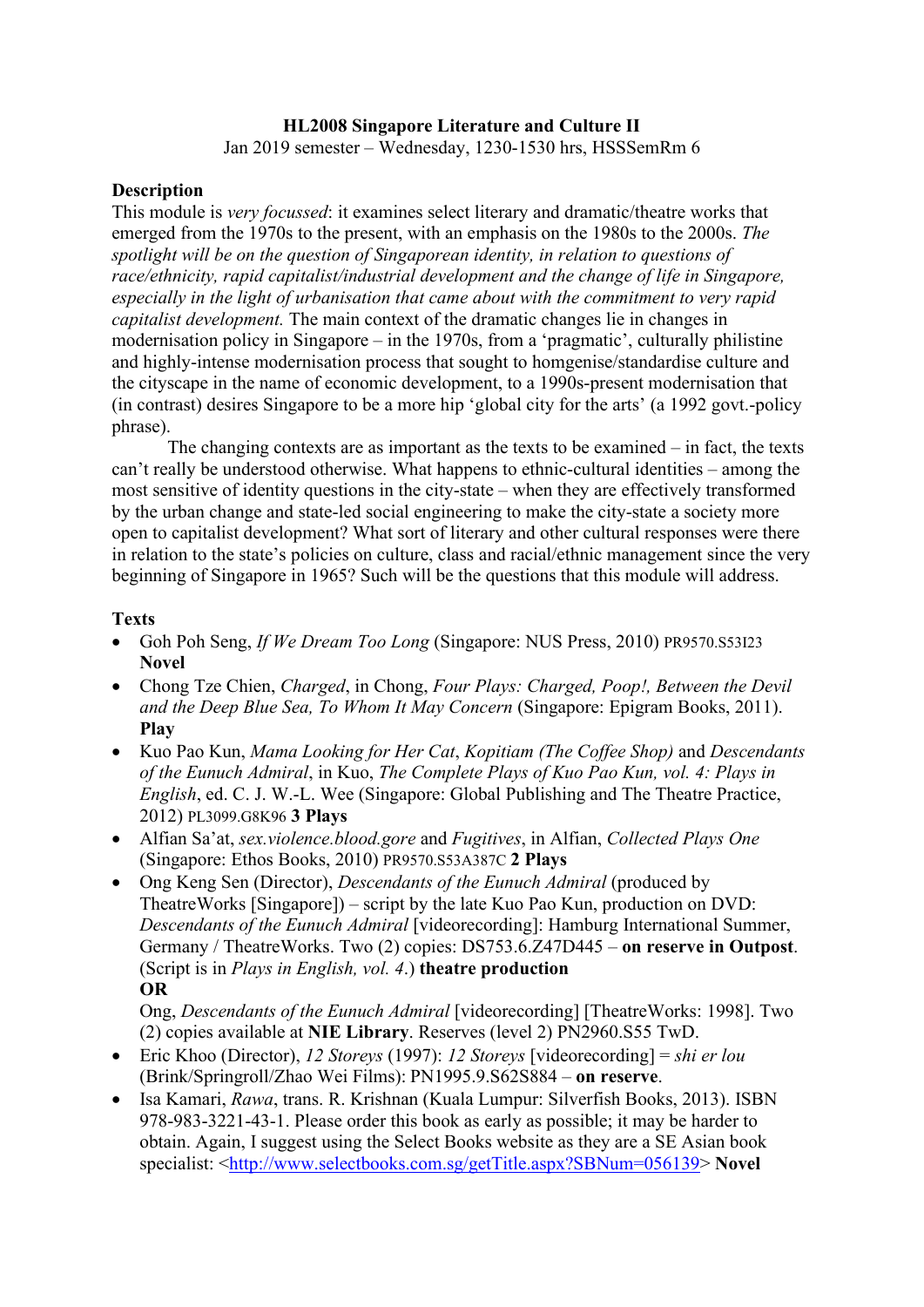• Sharon Siddique, 'Singaporean Identity' and Chua Beng Huat, 'The Business of Living in Singapore', in *Management of Success: The Moulding of Modern Singapore*, ed. K. S. Sandhu and Paul Wheatley (Singapore: ISEAS, 1989) DS598.S762 M266 **2 Essays available as PDFs in NTULearn/Blackboard**

# **Class Requirements**

- **One (1) class presentation, in groups (10%)**; the presentations should be based upon the readings/DVD production.
	- 1. There should be a concise summary of the author's/director's main argument (or some sort of thematic, aesthetic or socio-political-cultural analyses of the artistic material) for the first half of the presentation, and then students are encouraged to bring their own interests for the rest of the presentation.
	- 2. *Expressing considered opinions of the readings is important, as critical evaluative skills (with evidence for the position taken) are vitally important*.
	- 3. **Up to a max. of 25 minutes** (for all group presentations). *You must stay within the time limit* **– a**  *key* **skill required here is to get to the major & defining points. Marks for all will be deducted thereafter.**
	- 4. One group meeting with the lecturer in advanced is required.
- **A final essay of between 1,500-1,700 words. (40%)**
- **A final exam (50%). The exam format:** 
	- 1. a closed-book exam;
	- 2. **three** (**3**) questions to be answered in 2 ½ hours;
	- 3. will **not have** compulsory questions;
	- 4. will offer a choice of questions i.e., more than 3 questions will be offered;
	- 5. will have questions that are *both* comparative *and* on single works; &
	- 6. **will not allow** the repetition of writers: i.e., an author used for one question *cannot* be used for another. **Penalties apply**.

# **Suggested Secondary Readings**

- Mohammad A. Quayum and Peter Wicks (eds.), *Singaporean Literature in English: A Critical Reader* (Serdang: Universiti Putra Malaysia Press, 2002). PR9570.S5S617
- C. J. W.-L. Wee, 'Culture, the Arts and the Global City', in Terence Chong (ed.), *Management of Success: Singapore Revisited* (Singapore: ISEAS, 2010). DS609.M266 2010
- William Peterson, *Theater and the Politics of Culture in Contemporary Singapore* (Middletown, Conn.: Wesleyan UP, 2001) PN2960.S55P485
- C. J. W.-L. Wee, 'Imagining "New Asia" in the Theatre: Cosmopolitan East Asia and the Global West' (on Ong Keng Sen's *Lear* and Kuo Pao Kun's *Descendants of the Eunuch Admiral*), in Koichi Iwabuchi et al. (eds.), *Rogue Flows: Trans-Asian Cultural* Traffic (Hong Kong: Hong Kong UP, 2004) DS12.R736; alternative version can be found as: C. J. W.-L. Wee, 'Staging the Asian Modern: Cultural Fragments, the Singaporean Eunuch, and the Asian Lear', *Critical Inquiry* 30, no. 4 (Summer 2004): 771-799.
- Terence Chong, *The Theatre and the State in Singapore: Orthodoxy and Resistance* (London: Routledge, 2011) PN296.S5
- Tan Chong Kee (ed.), *Ask Not: The Necessary Stage in Singapore Theatre* (Singapore: Times Editions, 2004) PN2960.S55A834 – see, esp., essays by Kwok Kian-Woon on state cultural policy and Quah Sy Ren on multiculturalism and Kuo Pao Kun.
- Rustom Bharucha, *Consumed in Singapore: The Intercultural Spectacle of Lear (Singapore:* Centre for Advanced Study, NUS, 2000) (Includes a sustained & critical discussion of Ong Keng Sen and of Kuo Pao Kun) H62.C334 NO.21
- See the intro. essay and the essays (for discussion of *Descendants of the Eunuch Admiral*) at the end of C J W-L Wee and Lee Chee Keng (eds.), *Two Plays by Kuo Pao Kun:*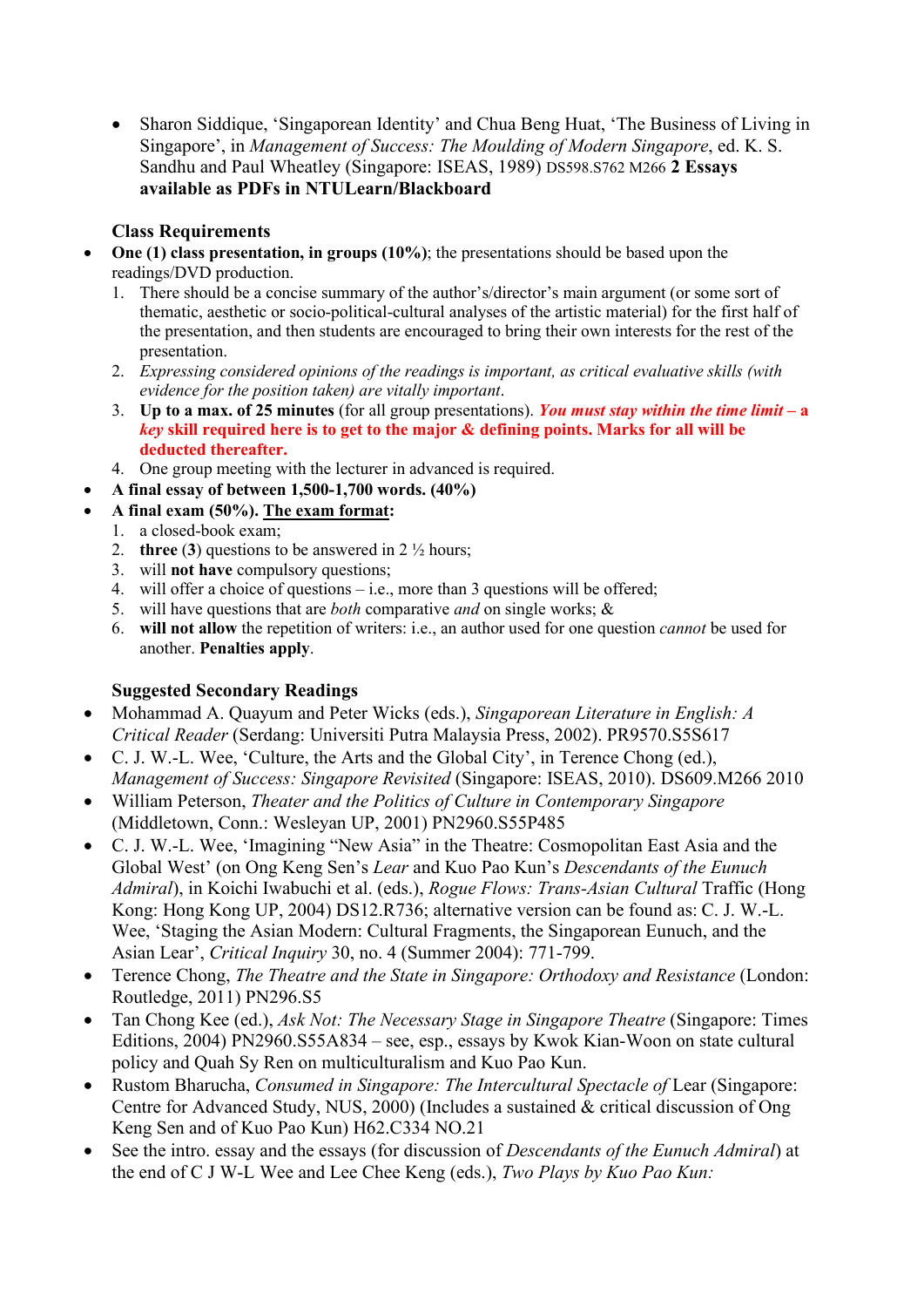*Descendants of the Eunuch Admiral and The Spirits Play* (Singapore : SNP International, 2003). PL3099.G8D445 2003

- Quah Sy Ren, 'Evolving Multilingual Theatre in Singapore: The Case of Kuo Pao Kun', in Leo Suryadinata (ed.), *Ethnic Chinese in Singapore and Malaysia: A Dialogue Between Tradition and Modernity* (Singapore: Times Academic Press, 2002) DS610.25.C5E84
- Quah Sy Ren, 'Form as Ideology: Representing the Multicultural in Singapore Theatre', in *Ask Not: The Necessary Stage in Singapore Theatre*, ed. Tan Chong Kee and Tisa Ng (2004). PN2960.S55A834
- Angelia Poon, 'Performing National Service in Singapore: (Re)Imagining Nation in the Poetry and Short Stories of Alfian Sa'at', *Journal of Commonwealth Literature* 40, no. 3 (2005): 118-138. [http://ehis.ebscohost.com/eds/detail?sid=6fe53a00-f2fa-4363-b347-](http://ehis.ebscohost.com/eds/detail?sid=6fe53a00-f2fa-4363-b347-dc9be2080aac@sessionmgr13&vid=10&hid=http://ehis.ebscohost.com/&#db=edswah&AN=000232076100009)

[dc9be2080aac@sessionmgr13&vid=10&hid=http://ehis.ebscohost.com/&#db=edswah&AN=](http://ehis.ebscohost.com/eds/detail?sid=6fe53a00-f2fa-4363-b347-dc9be2080aac@sessionmgr13&vid=10&hid=http://ehis.ebscohost.com/&#db=edswah&AN=000232076100009) [000232076100009](http://ehis.ebscohost.com/eds/detail?sid=6fe53a00-f2fa-4363-b347-dc9be2080aac@sessionmgr13&vid=10&hid=http://ehis.ebscohost.com/&#db=edswah&AN=000232076100009)

Notes

- 1. Students are expected to take the initiative to look for their own secondary reading material A good place is the footnotes/endnotes of books or articles you are already reading: look for other suitable chapters/books/essays dealing with the author/playwright/topic; or look at the end of the book or article & see is there is a bibliography. I'm sorry to cite a no. of my works as you ought to hear other people's thoughts, or just focus on your own opinion & substantiating that carefully in your essay.
- 2. Alternatively, search author names on [http://www.ntu.edu.sg/library/Pages/default.aspx.](http://www.ntu.edu.sg/library/Pages/default.aspx) This'll also lead you to articles. There aren't really substantial works on the authors we examine. Also use: <http://opac2.ntu.edu.sg/uhtbin/cgisirsi.exe/8nTFGT640H/0/134900036/60/8/X>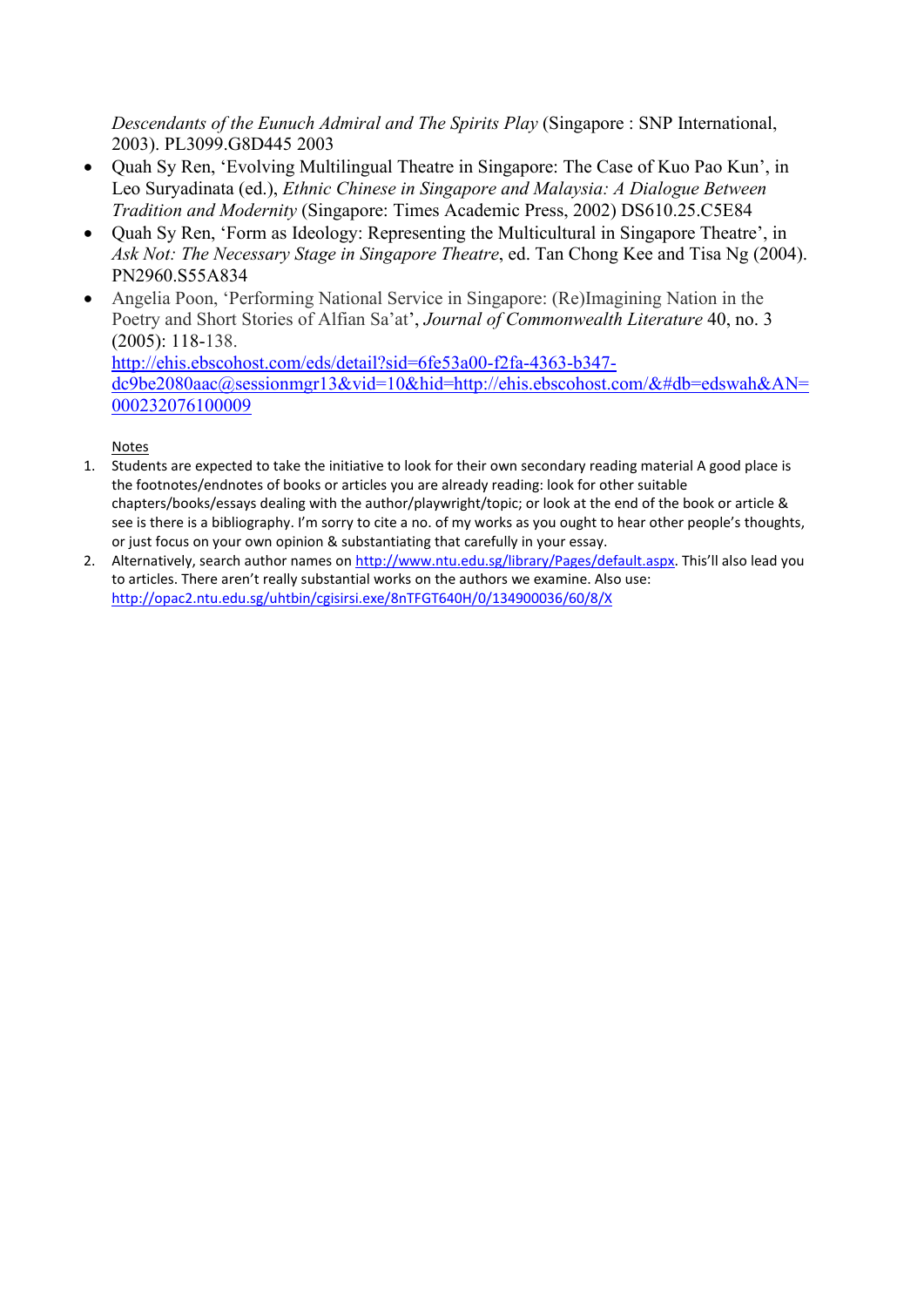# **Schedule, Readings, Topics**

### MEETING ONE: (16 Jan)

Introduction – managing race/ethnicity (the 'plural society'), capitalist development, urbanisation in Singapore – forgetting and remembering

## MEETING TWO (23 Jan):

Siddique, 'Singaporean Identity' and Chua. 'Business of Living'

- The plural society inherited from British colonial times: how do we understand it?
- The rapid and destabilising change of life from the 1950s-1980s.
- Both the above in relation to the overall question, 'What, then, is Singapore identity culturally? Is it just modern, urban and consumerist patterns that makes "us" this "us"?'

NOTE: These are background readings & will *illuminate some* of what transpires in *some* of the texts. You must *not* assume that each novel will deal with all that raised in this session. Use the material sensibly: the authors are not trying to 'illustrate' the readings.

# MEETING THREE (30 Jan):

Goh, *If We Dream Too Long*

• Post-independence Singapore – destabilising economic development and urbanisation (the rise of HDB blocks) – unmoored youth identity and life goals in intensely modernising, immediate post-colonial Singapore. The late 1960s/early 1970s. **Modernisation, class, meritocracy, landscape**

MEETING FOUR (6 Feb.): CHINESE NEW YEAR – No Meeting

#### MEETING FIVE (13 Feb):

Isa Kamari, *Rawa*:

• Unrecognised indigenous identity in Singapore under the impact of the post-independence modernising state (the problem of memory in Singapore) – what is 'Malay' identity for Rawa? – the disorienting change in physical landscape – youth identification with a preindependence & older cultural identity. The 1950s-present.

**Modernisation, identity, landscape**

# MEETING SIX (20 Feb):

Kuo Pao Kun, *Mama Looking for Her Cat*

• Modernisation and identity & relationship fractures between generations in Singapore – the problem of language use, cultural values and history given social engineering Singapore – representing multilingual Singapore. The 1980s.

**Social engineering, values, cultural identity**

MEETING SEVEN (27 Feb):

Kuo Pao Kun, *KOPITIAM*

Modernisation and the dislocated urbanscape – (the problem of) memory and identity in Singapore – the young and the global world – the individual vs. his family and memories. **Modernisation, urbanisation/landscape, collective identity vs. individualism**

RECESS (4-8 March)

MEETING EIGHT (13 Mar): Eric Khoo (Director), *12 Storeys*